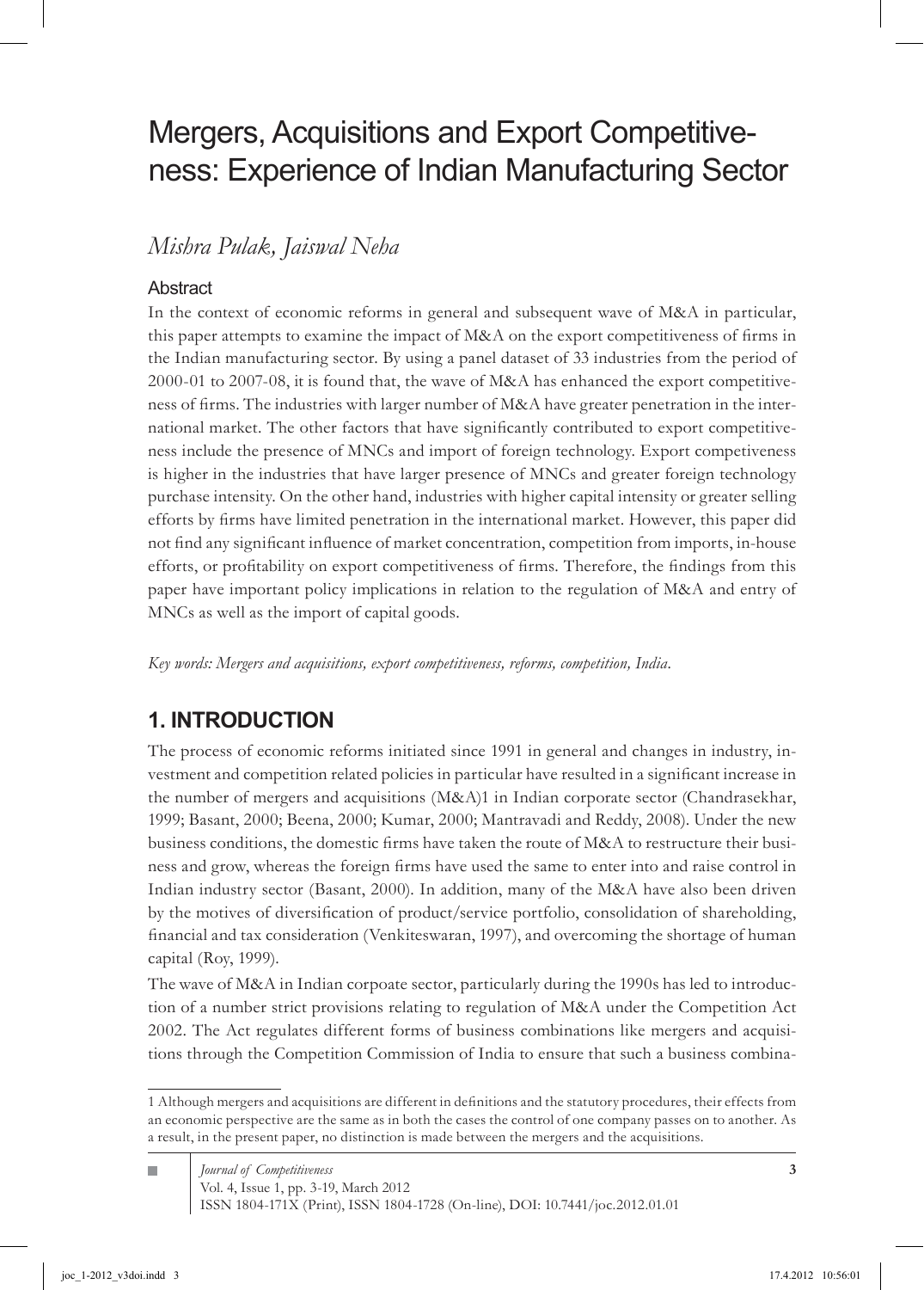tion does not cause adverse impact on competition in the relevant market 2. But, while the monopoly theory postulates that the firms use the route M&A to raise their market power (Steiner, 1975, Chatterjee, 1986), according to the efficiency theory, M&A are planned and executed to reduce costs by achieving scale economies (Porter, 1985; Shelton, 1988) . This means that, in addition to increase in market power, integration of two or more firms into a single entity may also enhance productive efficiency through a better allocation of resources leading to lower prices and hence greater allocative efficiency. Besides, M&A can result in greater innovative efforts and dynamic efficiency of the firms 4, whereas integration with the MNCs in particular is likely result in technology spillovers, and managerial competencies.

Hence, designing a comprehensive policy framework for M&A requires examining the impact of these strategies on competitiveness in addition to understanding their impact on market concentration<sup>5</sup>. Although some of the existing studies (e.g., Basant and Morris; Mishra, 2005; Mishra and Behera, 2007) in Indian context have explored the state of market competition in general and impact of M&A on market concentration in particular, examining the impact on competitiveness has remained largely unexplored. The present paper attempts to fill in this gap. The objective of the present paper is to examine the impact of M&A on competitiveness of the firms. The rest of the paper is divided into five sections. The second section deals with the theoretical model. The methodology applied and the sources of data are given in the third section. The regressions results are presented in the fourth section. The fifth section discusses the regression results, whereas the sixth section concludes the paper.

### **2. Theoretical Model of Competitiveness**

### 2.1 Specification of the Model

The paper attempts to examine impact of M&A on competitiveness as the industries differ substantially in their technology base (Dosi, 1988), and the relation between technology related variables such as R&D and economies of scale and exports are likely to vary across industries (Wagner, 2001). Although there are several indicators such as profitability of the domestic firms in the industry, trade balance in the industry, balance of outbound and inbound foreign direct investment, cost and quality, etc. to measure competitiveness at the industry level, in the present paper it is assessed in terms of firms' performance in the international marketplace. The functional model is specified by using the generalized structure-conduct-performancepolicy framework based on Scherer and Ross (1990) . It is assumed that export competitiveness (EXP) of the firms in an industry is determined by the degree of sellers' concentration (CON), competition from imports (IMP), presence of the MNCs (MNC), capital intensity (CI), in-

For the details, see "Provisions Relating to Combination", Competition Act 2002 Advocacy Series 6, Competition Commission of India, March 2011.

These scale economies may arise at the plant level (Pratten, 1971) or as a result of operating several firms within one firm (Scherer et al., 1975). In either case, MAs bring together firms, which individually fall short of the minimum efficient scale.

According to Levin (1990), the horizontal mergers that involve combinations of less than 50 percent of the market enhance efficiency.

For example, understanding the impact of M&A on export competitiveness of a developing country like India is important as the exporting firms have higher survival rate and can achieve greater employment growth when compared with the non-exporters (Bernard and Jensen, 1999; Muuls and Pisu, 2007).

For a detail review of structure-conduct-performance-policy relationships, see Mishra and Behera (2007).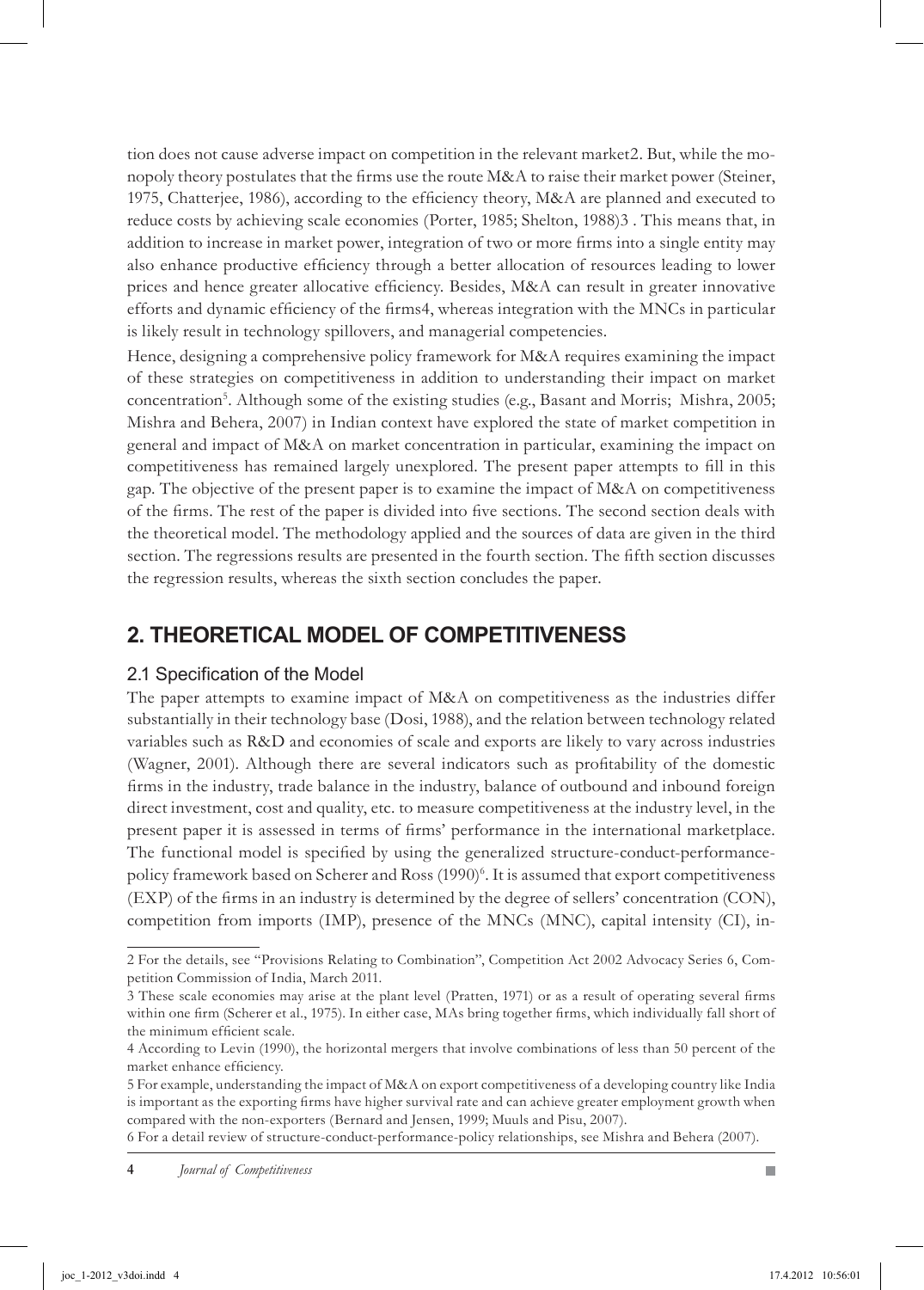house R&D efforts (R&D), purchase of foreign technology (FTPI), mergers and acquisitions (M&A), selling efforts (SELL)<sup>7</sup>, and financial performance (PROF)<sup>8</sup>, i.e.,

#### $EXP = f(CON, IMP, MNC, C, R & D, FTPI, M & A, SELL, PROF)$

Here, market concentration, import competition, MNC participation, and capital intensity are expected to control structural aspects of the market, in-house R&D, technology imports, mergers and acquisitions, and selling efforts for conducts of the firms, and profitability for their performance. In addition, MNC and M&A can control for the impact of investment and competition related policies, whereas IMP is likely to proxy for changes in trade policies. Similarly, R&D and FTPI can capture effects of policy changes relating to innovation and foreign technology purchase.

However, many the independent variables are likely to be influenced by export intensity as well bringing in the problem of endogeneity. For example, one may expect an inverse relationship between export intensity and market concentration (Chou, 1986). Similarly, export orientation is expected to affect innovation of a firm favourably (Braga and Willmore, 1991; Kumar and Saqib, 1996; Kumar and Agarwal, 2000; Mishra, 2010). Export intensity can also have a positive impact on firms' decisions relating to M&A (Mishra, 2011). Further, impact of many of the independent variables may not be instantaneous in nature. In order to control for such simultaneity bias and non-instantaneity in the specified relationships, a one-year lag is introduced in each of the independent variables. Hence, the above functional specification can be rewritten as,

#### $EXP_{i} = f(CON_{i,t-1},IMP_{i,t-1}, MNC_{i,t-1}, \mathcal{L}_{i,t-1}, R & D_{i,t-1}, FTPI_{i,t-1}, M & A_{i,t-1}, SELL_{i,t-1}, PROF_{i,t-1})$

The Herfindahl-Hirschman Index (HHI) is the most widely used measure of market concentration in empirical research, and many of the existing studies in Indian context (e.g., Basant and Morris, 2000; Ramaswamy, 2006; Mishra and Behera, 2007; Mishra, 2008) have used this measure. However, the HHI is not a very accurate measure, particularly, in comparison with the alternative indices like the entropy index, the Ginevicius index or the GRS index (Mishra et al., 2011). Instead, the GRS index, suggested by Ginevicius and Cirba (2009), appears to be more accurate measure in Indian context (Mishra et al., 2011). Hence, the present paper uses both the HHI and the GRS index as alternative measures of market concentration to substantiate the findings.

### 2.2 Possible Impact of the Independent Variables

**Market Concentration (CON)**: On the one hand, greater degree of sellers' concentration may allow the firms to exercise their monopoly power in the domestic market and thereby may cause X-inefficiency. On the other hand, in a concentrated market, the firms may have greater scope to reap the benefits of economies of scale. This may reduce the average cost of production of the firms and thereby may provide competitive edge in the international market. Lower concentration in the domestic market may also force the firms to innovate and improve, and thereby may improve their export competitiveness (Porter, 1990). In addition, greater market competition can result in better managerial practices, and greater scope to penetrate in

Here, selling efforts refer to advertising, marketing, and distribution related efforts by the firms.

In the present paper, financial performance of the firms is measured in terms of their profitability.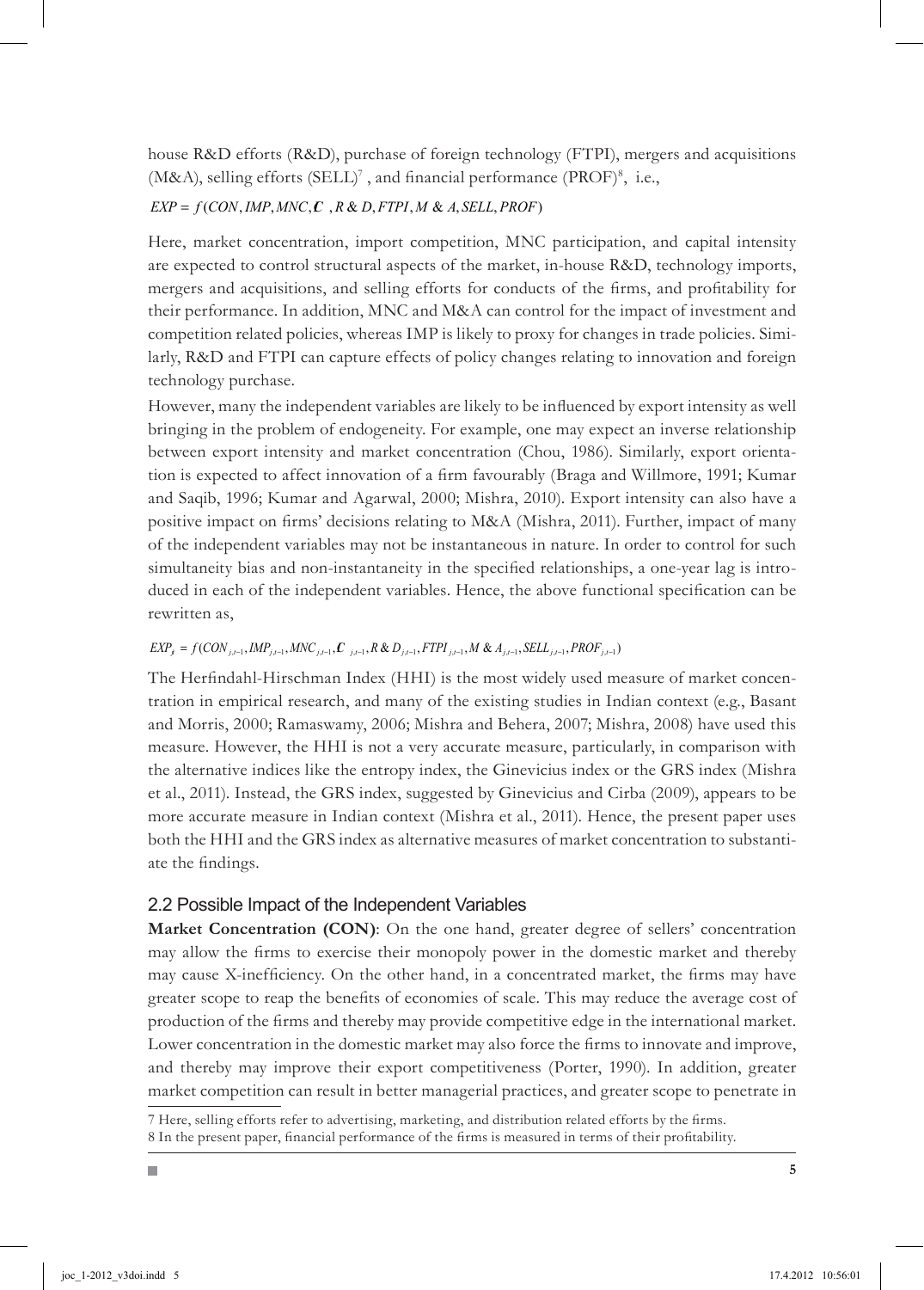international market. The nature of impact depends on how these opposite forces empirically dominate each other.

**Import Intensity (IMP):** Greater competition from imports is likely to enhance efficiency and hence export competitiveness. However, greater import intensity may strengthen the incumbents' position in the domestic market and thereby may restrict entry of new firms into the industry. It may also force many of the smaller firms to leave the industry. As a result, competition in the domestic market may decline reducing the urge of the firms to be competitive. Hence, the nature of impact of import intensity on export competitiveness depends on which of the two diverse forces outweighs the other.

**Presence of MNC (MNC)**: Presence of the MNCs in an industry is expected raise its export competitiveness in a significant way as these enterprises enjoy certain benefits that are not generally available to many of the domestic firms. The MNCs have greater access to superior production technology and management know-how (Ramstetter, 1999). This helps these enterprises to produce their products more efficiently. The MNCs also possess internally established brands and sophisticated marketing networks that help them to penetrate in the international market in a larger way. In addition, the demonstration effects or technology externalities and emerging competitive threats from the MNCs can increase innovative efforts of the domestic firms. When it is so, the industries with larger presence of the MNCs are likely to have greater export competitiveness.

**Capital Intensity (CI):** Higher capital intensity of the firms in an industry deters entry and, therefore, reduces possible competitive threats and their export competitiveness. Similarly, when the capital equipments are imported, the firms may not necessarily have competitive advantage in the international market. However, lack of competition may also encourage inhouse R&D enhancing competitiveness of the firms. Further, higher capital intensity of the firms can make them more export competitive when capital goods embody better technology. The nature of impact of capital intensity on export competitiveness, therefore, depends on the relative strength of these diverse forces.

**In-house R&D Intensity (R&D):** Innovation is expected to have significant influence on technological competitiveness of the firms (Grossman and Helpman, 1995), and hence on their export performance. Greater in-house R&D enables the firms to move up along the supply chain by producing new varieties of products, and improving quality of the existing product, whereas process related innovation reduces the cost of the products and their prices. Hence, the industries with greater innovative efforts by the firms are likely to have higher export competitiveness. However, greater in-house R&D efforts may give new opportunities to the firms in the domestic market. It may also restrict entry of new firms and hence competition in the domestic market. This, in turn, may reduce efficiency and competitiveness of the firms in the international market. The nature of impact of in-house R&D on export competitiveness, therefore, depends on how these diverse forces dominate each other<sup>9</sup>.

A review of the existing studies does not show any consensus on the nature of impact of in-house R&D efforts on export competitiveness of the firms. For example, while Willmore (1992) and Wagner (2001) find a positive impact of in-house R&D on exports, Lefebvre et al. (1998) find no significant impact of in-house R&D on export competitiveness of the firms.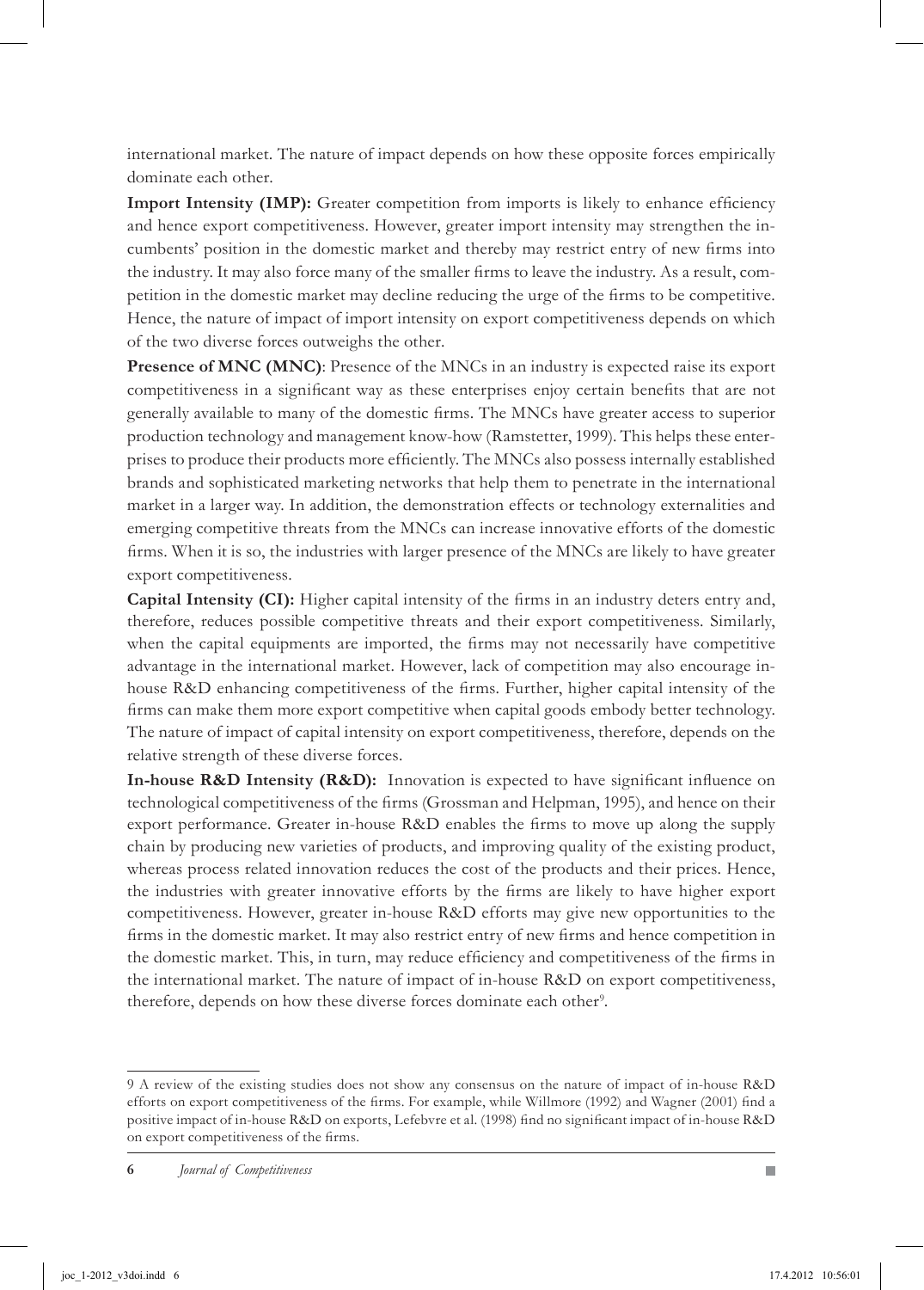**Foreign Technology Purchase Intensity (FTPI):** Foreign technology purchase is expected to enhance export competitiveness of the firms of the developing countries like India. This so because the R&D base of the developing country firms is generally low due to their limited financial and intellectual capabilities towards development of indigenous technologies, and their overall technical change is adaptive in nature (Kumar and Siddharthan, 1994). This is true particularly, for the small and the medium firms that do not have in-house R&D facilities (Brouwer and Kleinknecht, 1993). However, reliance entirely on foreign technology and lack of efforts towards development of indigenous technology may limit competitive edge in the international market in the long-run when the technologies imported are obsolete in nature. Besides, lack of necessary knowledge and skills may also limit benefits of imported technologies.

**Mergers and Acquisitions (M&A)**: M&A can affect the export competitiveness of a firm in two possible ways. On the one hand, M&A may result in greater monopoly power, and when it is so, lack of competitive threat in the market is likely to reduce efficiency and export competitiveness of the firms. On the other hand, integration of firms through M&A can help the firms to reap the benefits of large-scale production and hence to lower costs and prices of the products in the international market. Besides, increase in market concentration following M&A may also encourage the firms towards greater in-house R&D yielding new and better products<sup>10</sup> as well as lowering costs and prices. This can enhance competitiveness of the firms in the international market. The nature of impact of M&A on export competitiveness of a firm, therefore, depends on the relative strength these diverse possibilities.

**Selling Intensity (SELL)**: Selling efforts of a firm refer to firm's expenditure towards advertising, distribution and marketing. While advertising benefits the firms in the form of product differentiation and image advantage in the market, marketing and distribution related complementary assets help them in reaching the consumers. This means that the industries with greater selling efforts by the firms are expected to have higher competitiveness in the international market. However, entry barriers created through advertising and resulting monopoly may induce the firms to concentrate in the domestic market. Besides, increase in market concentration may also reduce firms' efficiency and competitiveness in the long run. Hence, the impact of selling strategies on export competitiveness of the firms is not clear and remains an important empirical question.

**Profitability (PROF):** It is commonly perceived that higher profitability of the existing firms in an industry comes from their greater market power. When it is so the firms may suffer from the problem of X-inefficiency and the costs of operation may rise above the minimum possible level, reducing competitiveness in the international market. Besides, the firms earning high profitability in the domestic market may not be so enthusiastic to penetrate in the international market. On the other hand, it is also possible that greater profitability would encourage new firms to enter into the industry resulting in greater market competition, and hence enhanced export competitiveness of the firms. The nature of impact of profitability on export competitiveness of a firm, therefore, depends on relative strength of these diverse forces.

<sup>10</sup> Such new products of better quality serve a useful social purpose by giving consumers a variety of choices, particularly, when the information on product quality and reliability is not free.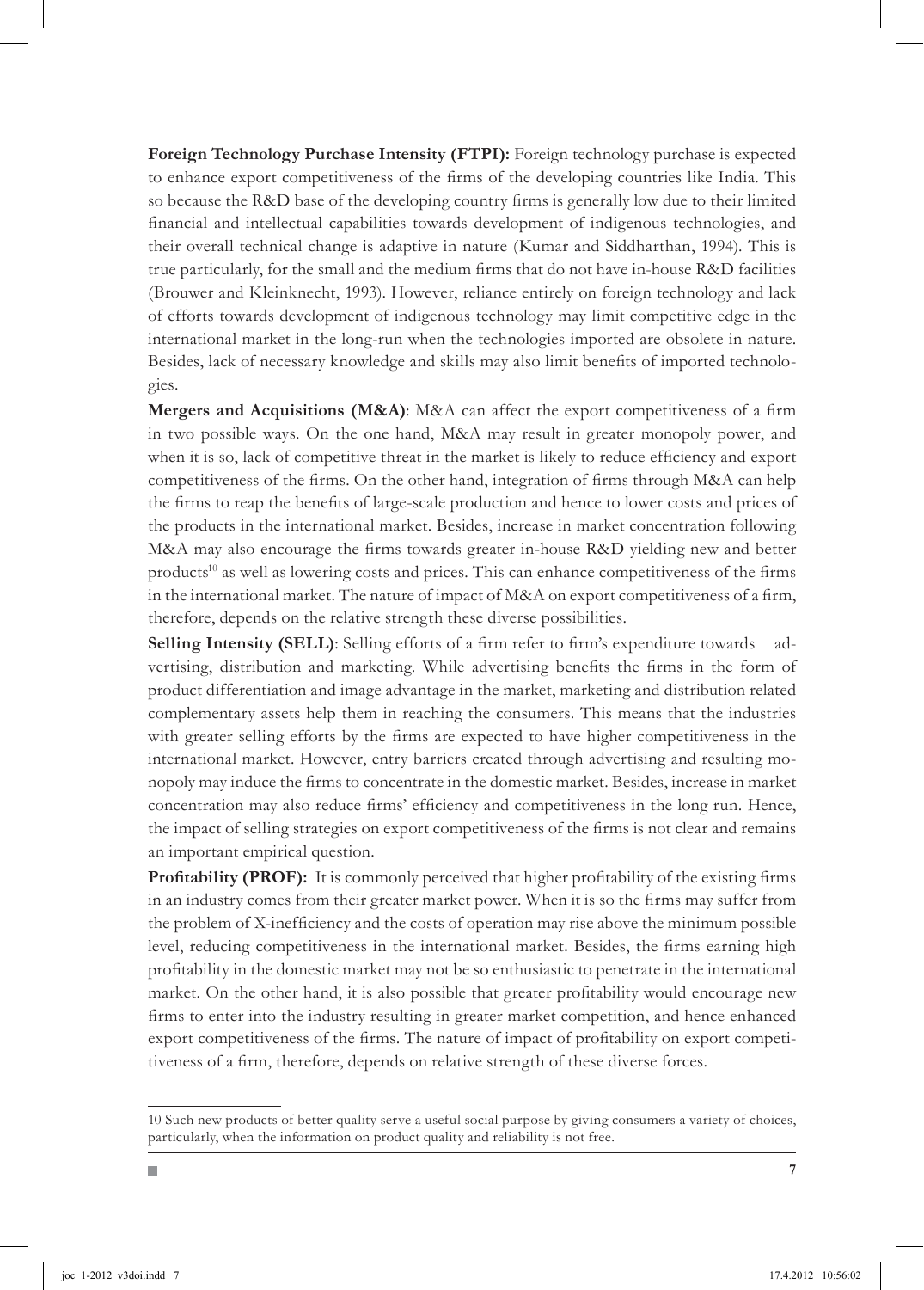# **3. Methodology and Data**

The above function is estimated by using panel data estimation techniques for a set of 33 industries of Indian manufacturing sector over the period from 2000-01 to 2007-08. Estimation of the function by using of panel dataset not only helps in raising the sample size and thereby the degrees of freedom and efficiency of the estimates considerably, it can also capture the process of adjustment in different industries over the period of time. In addition, use of panel data brings in more sample variability and, therefore, severity of the problem of multicollinearity is less likely. This is very important for having a better understanding the impact of M&A on export competitiveness of the firms. Necessary data are collected from the Centre for Monitoring Indian Economy (CMIE), India. While the data on M&A are compiled from the Business-Beacon database of CMIE, the data on rest of the variables are sourced from its Prowess Database. Appendix II gives the details on the measurement of each of the variables used in rgeression analysis.

Three models, viz., the pooled regression model, the fixed effects model (FEM), and the random effects model (REM) are estimated for both the measures of market concentration. While the pooled regression model assumes that the intercept as well as the slope coefficients are the same for all the 33 industries, in the FEM the intercept is allowed to vary across the industries to incorporate industry-specific characteristics. In the REM, on the other hand, the intercept of an industry is expressed as a deviation from the constant population mean11. This means that the choice amongst the pooled regression model, the FEM and the REM is very important as it can largely influence conclusions on the individual coeffcients<sup>12</sup>. In the present paper, this is done by carring out three statistical tests, viz., restricted F-test, Breusch and Pagan (1980) Lagrange Multiplier test, and Hausman (1978) test are carried out. The restricted F-test is applied to choose between the pooled regression model and the  $FEM<sup>13</sup>$ . On the other hand, Breusch and Pagan (1980) Lagrange Multiplier test is carried out to make a choice between the pooled regression model and the REM. Finally, if both the FEM and the REM are selected over the pooled regression model following the restricted F test and the Breusch and Pagan (1980) Lagrange Multiplier test respectively, the Hausman (1978) test is applied to select the appropriate model on inference on the individual coefficients. In addition, since the crosssectional observations are more as compared to the time-series components in the present dataset, the t-statistics of the individual coefficients are computed by using robust standard errors to control for the problem of heteroscedasticity. Besides, the severity of the problem of multicollinearity across the independent variables is also examined in terms of the variance inflation factors (VIF).

13 The test uses the following test-statistic:

$$
F = \frac{R_{\mathcal{R}}^2 - R_{\mathcal{R}}^2}{1 - R_{\mathcal{R}}^2} \frac{1}{n - (d + k)} \sim F_{[d-1)(n - d - k]}
$$

<sup>11</sup> See, Gujarati and Sangeetha, 2007 for the details in this regard.

<sup>12</sup> This is so particularly when the number of cross-sectional units is large as compared to the number of timeseries units. In such cases, the estimates obtained by the FEM and the REM can differ significantly (Gujarati and Sangeetha, 2007).

Here, R2UR stands for goodness-of-fit of the unrestricted model (the FEM), R2R for goodness-of-fit of the restricted model (the pooled regression model), d for the number of groups, n for the total number of observations, and k for the number of explanatory variables.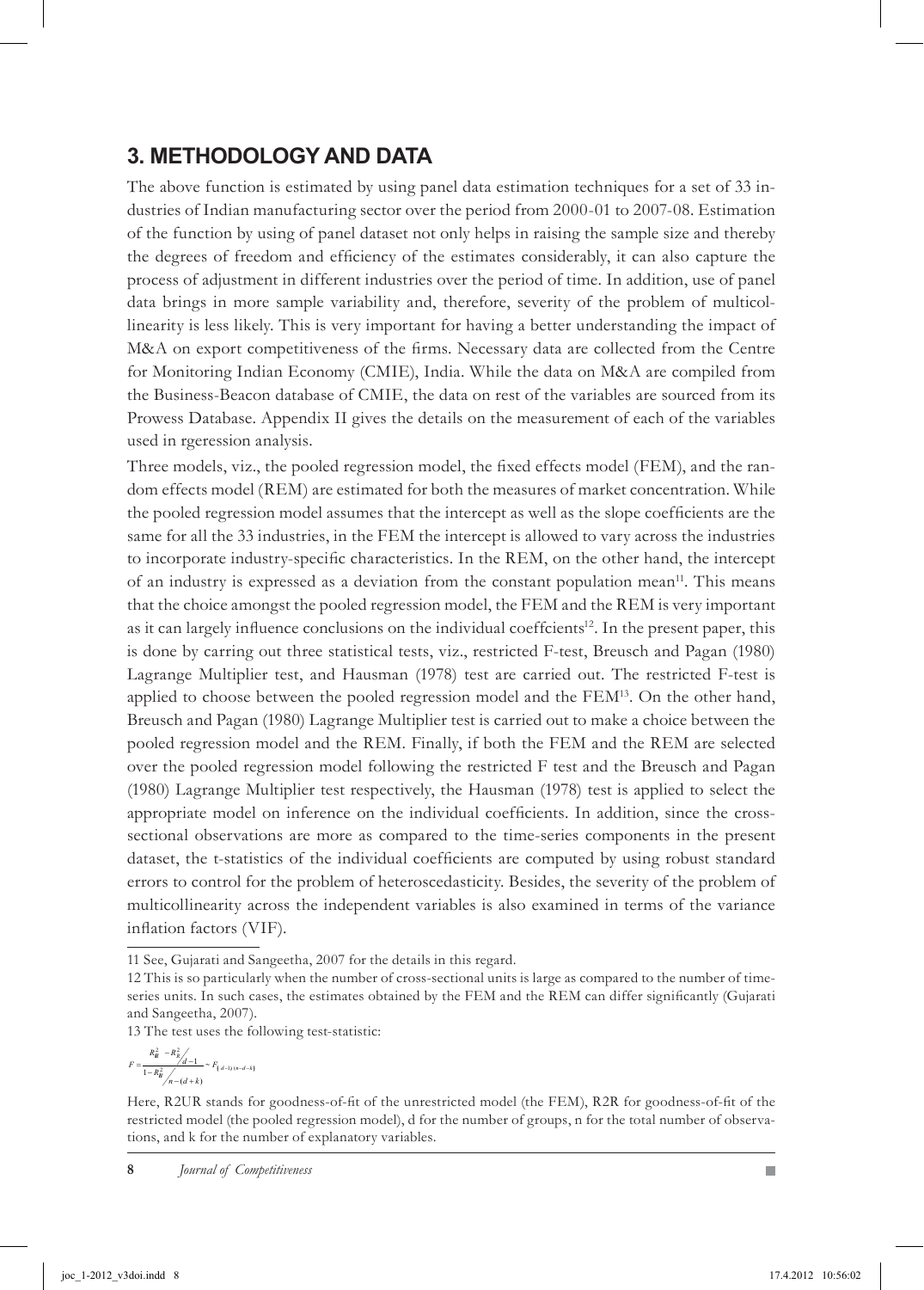### **4. Regression Results**

The summary statistics of the variables used in regression analysis are presented in Table 1, whereas Table 2 and Table 3 present the regression results. It is observed that the F-statistic of the pooled regression model and the FEM, and the Wald- $χ$ <sup>2</sup> of the REM are statistically significant. This means all the estimated models are statistically significant. While explanatory power of the pooled regression model is reasonably high, that of the REM is low, and it is very low for the FEM. However, this does not necessarily indicate that the estimated models are not acceptable (Gujarati and Sangeetha, 2007). According to Goldberger (1991),  $\mathbb{R}^2$  has a very modest role in regression analysis. In classical linear regression model (CLRM), it is not necessary that the value of  $\mathsf{R}^2$  should be high. Neither a high value of  $\mathsf{R}2$  favors a model, nor is a low value of  $\mathbb{R}^2$  evidence against it.

| Variable    | Number of<br>Observations | Mean    | Standard<br>Deviation | Minimum   | Maximum  |  |
|-------------|---------------------------|---------|-----------------------|-----------|----------|--|
| EXP         | 264                       | 0.4865  | 0.4268                | 0.0198    | 2.4481   |  |
| CON HHI     | 264                       | 0.0896  | 0.0847                | 0.0097    | 0.4112   |  |
| CON GRS     | 264                       | 0.1898  | 0.1334                | 0.0378    | 0.6286   |  |
| IMP         | 264                       | 0.0315  | 0.0468                | 0.0000    | 0.2391   |  |
| СI          | 264                       | 1.9100  | 0.7419                | 0.5759    | 5.0062   |  |
| <b>MNC</b>  | 264                       | 0.0084  | 0.0157                | 0.0000    | 0.1049   |  |
| R&D.        | 264                       | 0.0117  | 0.0185                | 0.0001    | 0.1520   |  |
| <b>FTPI</b> | 264                       | 0.0406  | 0.0302                | 0.0038    | 0.1979   |  |
| M&A         | 264                       | 65.7652 | 71.0787               | 3.0000    | 432.0000 |  |
| SELL        | 264                       | 0.1601  | 0.0783                | 0.0409    | 0.4222   |  |
| PROF        | 264                       | 0.2668  | 0.1313                | $-0.1162$ | 0.7354   |  |

Tab. 1 - Summary Statistics of Variables used in Regression Model. Source: own

The variance inflation factors (VIF) are computed for each of the explanatory variables to examine the severity of multicollinearity problem. It is found that the VIF of each of the explanatory variables is less than 2. Following (Belsey et al., 1980), it can, therefore, be said that the estimated models do not suffer from severe multicollinearity problem<sup>14</sup>. The t-statistics and z-statistics for the individual coefficients are computed by using White's (1980) robust standard errors to control for heteroscedasticity and autocorrelation.

<sup>14</sup> Another important symptom of multicollinearity is high value of  $\mathbb{R}^2$  with only a few or no statistically significant t-ratio. In the present case,  $R^2$  is not very high (rather it is low) and majority of the t-ratios are statistically significant. This also indicates that the estimated models do not suffer from severe multicollinearity problem.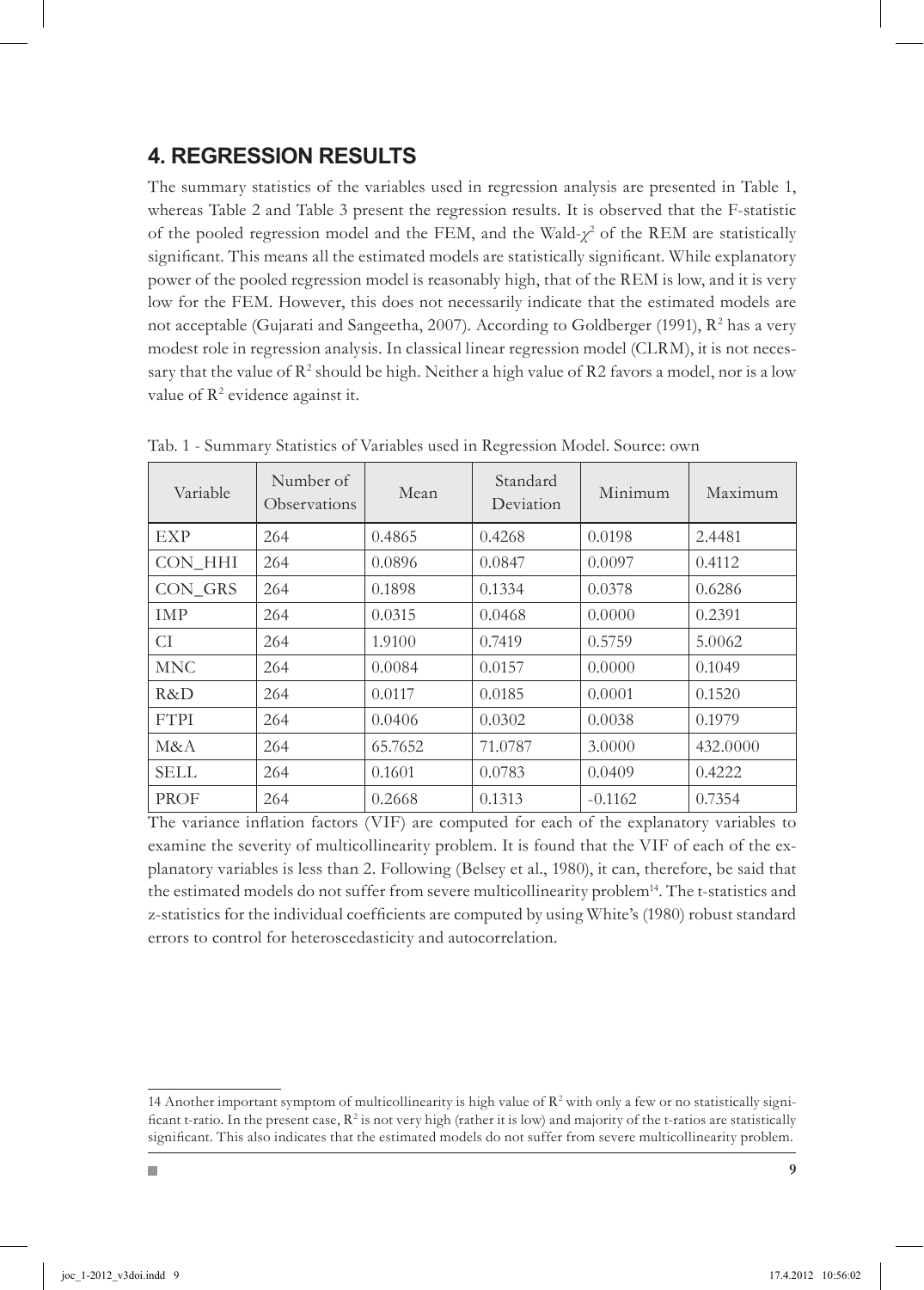| Ordinary Least Squares Model      |           |           | <b>Fixed Effects Model</b> |                                |           | Random Effects Model |                                |           |           |
|-----------------------------------|-----------|-----------|----------------------------|--------------------------------|-----------|----------------------|--------------------------------|-----------|-----------|
| Variable                          | Coeff     | t-Stat    | <b>VIF</b>                 | Variable                       | Coeff     | t-Stat               | Variable                       | Coeff     | z-Stat    |
| Intercept                         | 0.0795    | 0.90      |                            | Intercept                      | 0.7422    | $7.43**$             | Intercept                      | 0.7440    | $6.51**$  |
| <b>HHI</b>                        | $-1.2302$ | $-4.55**$ | 1.64                       | <b>HHI</b>                     | 0.3830    | 0.73                 | <b>HHI</b>                     | 0.0794    | 0.18      |
| IMP                               | $-0.6288$ | $-2.02*$  | 1.09                       | IMP                            | $-0.0772$ | $-0.34$              | IMP                            | $-0.0579$ | $-0.26$   |
| <b>MNC</b>                        | 3.5448    | $2.20*$   | 1.86                       | <b>MNC</b>                     | 5.8711    | $3.68**$             | <b>MNC</b>                     | 5.3992    | $3.22**$  |
| CI                                | 0.0767    | $2.79**$  | 1.54                       | CI                             | $-0.1021$ | $-5.06**$            | <b>CI</b>                      | $-0.0938$ | $-5.27**$ |
| <b>FTPI</b>                       | 1.6498    | $2.19*$   | 1.25                       | <b>FTPI</b>                    | 1.1369    | $4.54**$             | <b>FTPI</b>                    | 1.1208    | $4.09**$  |
| R&D                               | $-0.1162$ | $-0.10$   | 1.28                       | R&D                            | 0.1918    | 0.15                 | R&D                            | 0.2594    | 0.24      |
| M&A                               | 0.0019    | $3.59**$  | 1.57                       | M&A                            | 0.0010    | $2.32*$              | M&A                            | 0.0011    | $3.82**$  |
| <b>SELL</b>                       | $-0.0559$ | $-0.15$   | 1.54                       | <b>SELL</b>                    | $-1.5049$ | $-2.81**$            | <b>SELL</b>                    | $-1.5213$ | $-3.25**$ |
| PROF                              | 0.6794    | $3.35***$ | 1.89                       | PROF                           | $-0.0620$ | $-0.68$              | PROF                           | $-0.0279$ | $-0.30$   |
| F-Stat                            | $13.74**$ |           |                            | F-Stat                         | $14.24**$ |                      | Wald-c2                        | 201.14**  |           |
| $R^2$                             | 0.37      |           |                            | $R^2$ -Within                  | 0.37      |                      | $R^2$ -Within                  | 0.36      |           |
| $Adi-R^2$                         | 0.35      |           |                            | $R^2$ -Be-<br>tween            | 0.05      |                      | $R^2$ -Be-<br>tween            | 0.09      |           |
|                                   |           |           |                            | $R^2$ -Over-<br>all            | 0.06      |                      | $R^2$ -Over-<br>all            | 0.11      |           |
| Number<br>of<br>Observa-<br>tions | 264       |           |                            | Number<br>of Obser-<br>vations | 264       |                      | Number<br>of Obser-<br>vations | 264       |           |

Tab. 2 - Regression Results with the HHI as the Measure of Market Concentration. Source: own

Note: \*\*Statistically significant at 1 percent; \*Statistically significant at 5 percent.

| Tab. 3 - Regression Results with the GRS Index as the Measure of Market Concentration. |  |  |  |  |  |  |  |
|----------------------------------------------------------------------------------------|--|--|--|--|--|--|--|
| Source: own                                                                            |  |  |  |  |  |  |  |

| Ordinary Least Squares Model |           |           |            |             | <b>Fixed Effects Model</b> |           |             | Random Effects Model |           |  |
|------------------------------|-----------|-----------|------------|-------------|----------------------------|-----------|-------------|----------------------|-----------|--|
| Variable                     | Coeff     | t-Stat    | <b>VIF</b> | Variable    | Coeff                      | t-Stat    | Variable    | Coeff                | z-Stat    |  |
| Intercept                    | 0.12063   | 1.34      |            | Intercept   | 0.8134                     | $8.26**$  | Intercept   | 0.7918               | $6.79**$  |  |
| CON                          | $-0.7358$ | $-4.51**$ | 1.54       | <b>GRS</b>  | $-0.1372$                  | $-0.45$   | <b>GRS</b>  | $-0.2040$            | $-0.75$   |  |
| <b>GRS</b>                   |           |           |            |             |                            |           |             |                      |           |  |
| IMP                          | $-0.6405$ | $-2.04*$  | 1.09       | <b>IMP</b>  | $-0.0002$                  | $-0.00$   | IMP         | $-0.0117$            | $-0.05$   |  |
| <b>MNC</b>                   | 3.3926    | $2.14*$   | 1.85       | <b>MNC</b>  | 5.6725                     | $3.38**$  | <b>MNC</b>  | 5.3701               | $3.15***$ |  |
| CI                           | 0.0735    | $2.69**$  | 1.54       | CI          | $-0.1004$                  | $-5.01**$ | CI          | $-0.0928$            | $-5.26**$ |  |
| <b>FTPI</b>                  | 1.6767    | $2.17*$   | 1.25       | <b>FTPI</b> | 1.2002                     | $4.84**$  | <b>FTPI</b> | 1.1551               | $4.26**$  |  |
| R&D                          | $-0.0296$ | $-0.03$   | 1.27       | R&D         | 0.2171                     | 0.16      | R&D         | 0.2828               | 0.27      |  |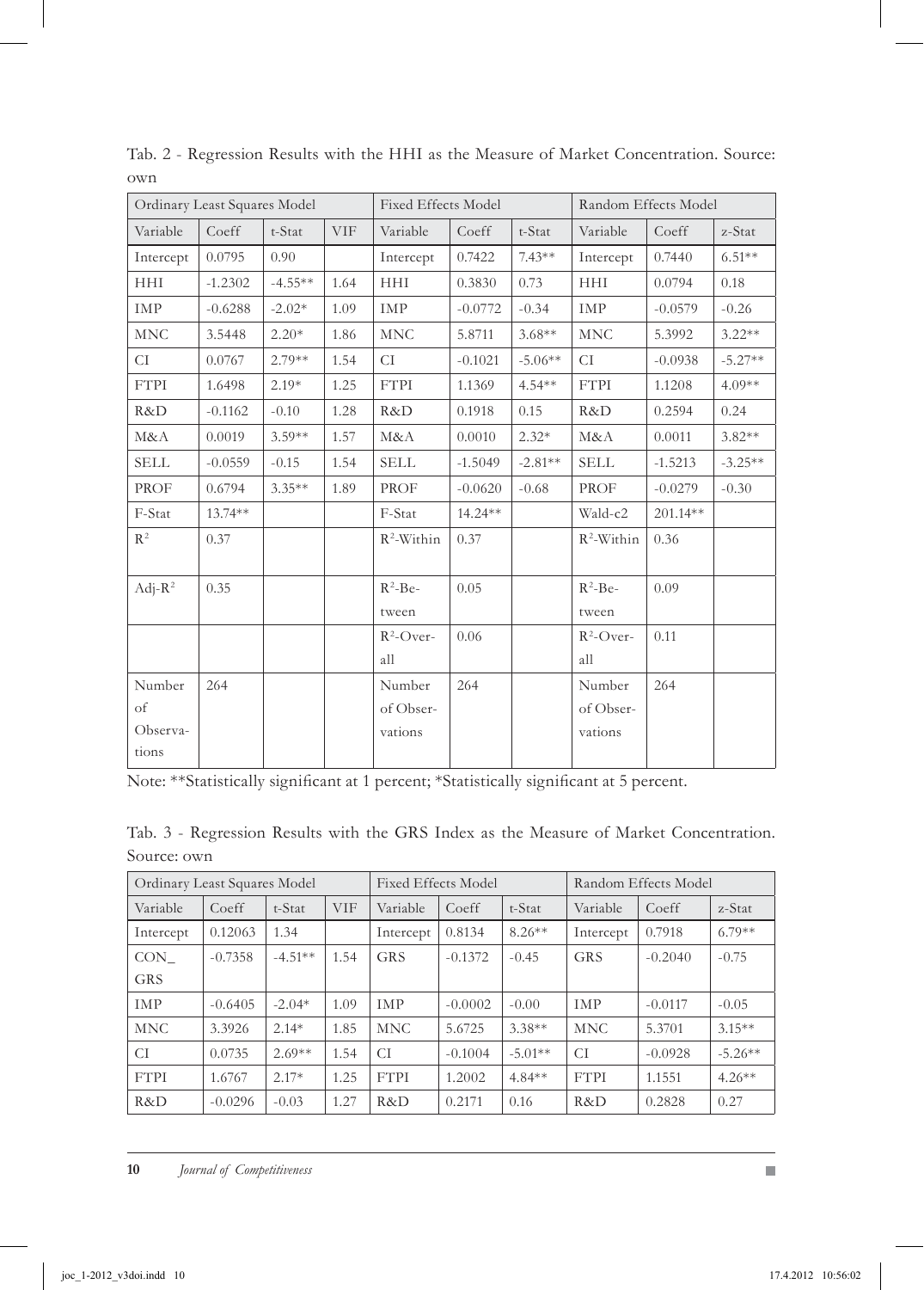| M&A            | 0.0019    | $3.83**$  | 1.52 | M&A         | 0.0010    | $2.27*$   | M&A         | 0.0011    | $3.69**$  |
|----------------|-----------|-----------|------|-------------|-----------|-----------|-------------|-----------|-----------|
| SELL           | $-0.1151$ | $-0.31$   | 1.53 | <b>SELL</b> | $-1.6000$ | $-3.04**$ | <b>SELL</b> | $-1.5459$ | $-3.33**$ |
| PROF           | 0.6715    | $3.24***$ | 1.89 | PROF        | $-0.0668$ | $-0.73$   | PROF        | $-0.0313$ | $-0.33$   |
| F-Stat         | $14.06**$ |           |      | F-Stat      | 17.88**   |           | Wald-c2     | 224.51**  |           |
| R <sub>2</sub> | 0.38      |           |      | $R2-$       | 0.36      |           | $R2-$       | 0.36      |           |
|                |           |           |      | Within      |           |           | Within      |           |           |
| $Adj-R2$       | 0.36      |           |      | $R2-Be-$    | 0.09      |           | $R2-Be-$    | 0.12      |           |
|                |           |           |      | tween       |           |           | tween       |           |           |
|                |           |           |      | $R2-$       | 0.10      |           | $R2-$       | 0.13      |           |
|                |           |           |      | Overall     |           |           | Overall     |           |           |
| Number         | 264       |           |      | Number      | 264       |           | Number      | 264       |           |
| of Obser-      |           |           |      | of          |           |           | of          |           |           |
| vations        |           |           |      | Obser-      |           |           | Observa-    |           |           |
|                |           |           |      | vations     |           |           | tions       |           |           |

Note: \*\*Statistically significant at 1 percent; \*Statistically significant at 5 percent.

As it is shown in Table 4, the F-statistic of the restricted F-test is statistically significant. This means that the pooled regression model is a better choice vis-à-vis the FEM. Similarly, the test statistic  $(\chi^2)$  of the Breusch and Pagan Lagrange Multiplier test is also statistically significant implying that the REM is a better fit as compared to the pooled regression model. However, the Hausman test statistic  $(\chi^2)$  is not significant suggesting that the REM is a better fit as compared to the FEM. Hence, the regression results of the REM are used for further discussion on the explanatory variables.

Tab. 4 - Tests for Selection of Appropriate Model. Source: own

|                                                                                    | Null Hypothesis                                    | Type of Test                                   | <b>Test Statistic</b>                                                  |                      |  |  |
|------------------------------------------------------------------------------------|----------------------------------------------------|------------------------------------------------|------------------------------------------------------------------------|----------------------|--|--|
| Purpose                                                                            |                                                    |                                                | <b>GRS</b><br><b>HHI</b><br>$F_{32.222}$ =122.66<br>$\chi^2(1)=696.07$ |                      |  |  |
| Selection between<br>Pooled Regression<br>Model and Fixed Ef-<br>fects Model       | All $u_i = 0$                                      | Restricted F<br><b>Test</b>                    |                                                                        | $F_{32,222}$ =122.27 |  |  |
| Selection between<br>Pooled Regression<br>Model and Random<br><b>Effects Model</b> | $\sigma_{\rm n}^2 = 0$                             | Breusch-Pagan<br>Lagrange Mul-<br>tiplier Test |                                                                        | $\chi^2(1) = 698.37$ |  |  |
| Selection between<br><b>Fixed Effects Model</b><br>and Random Effects<br>Model     | Difference in<br>coefficients is<br>not systematic | Hausman Test                                   | $\chi^2(9)=1.99$                                                       | $\chi^2(8)=0.28$     |  |  |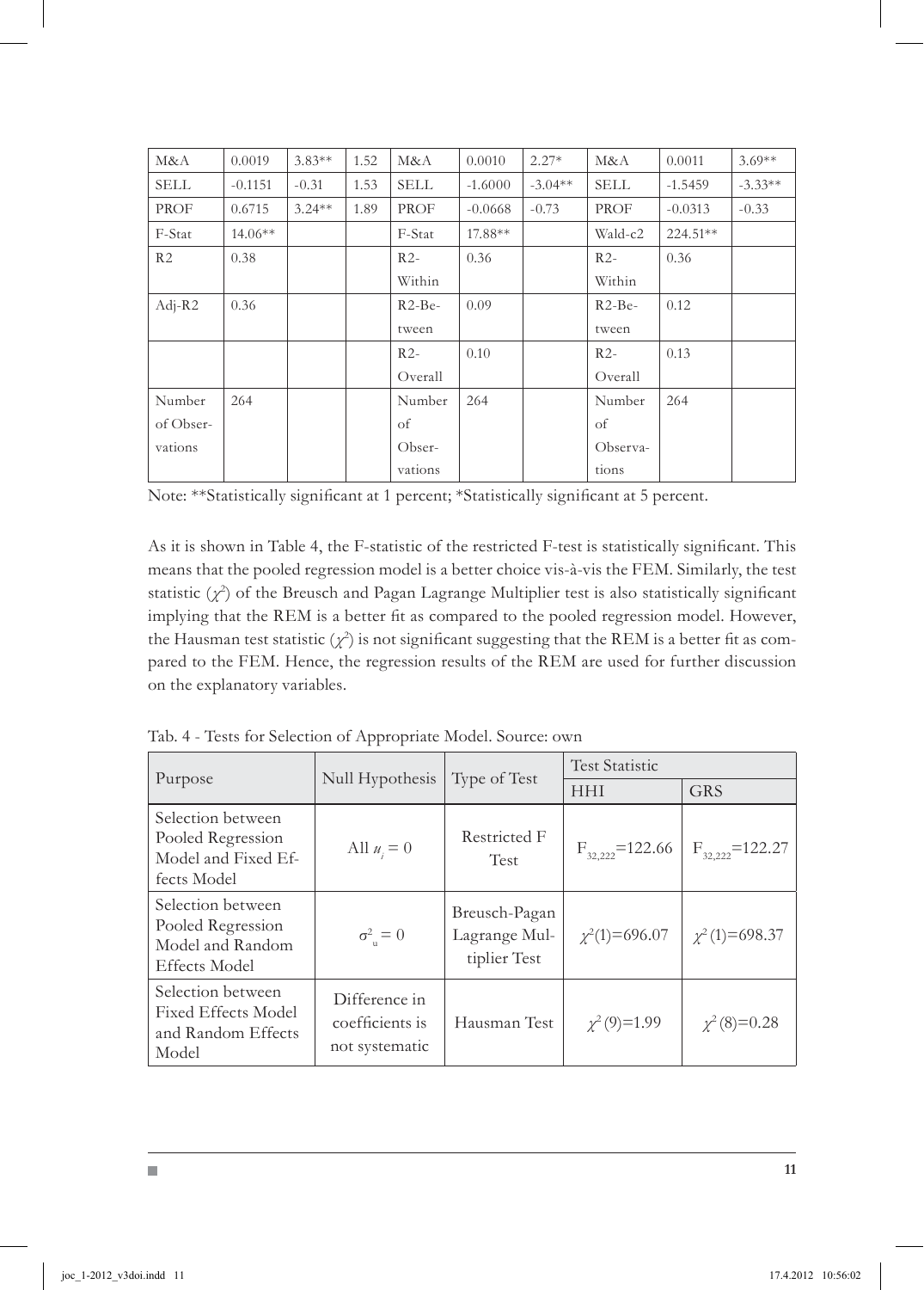It is found that the coefficient of CI, TIMP, MNC, M&A and SELL are statistically significant (Table 2 and 3). Further, while the coefficient of MNC, M&A and FTPI are positive, the coefficient of SELL and CI are negative. This means that export competitiveness is higher in the industries with larger number of mergers and acquisitions, higher technology purchase intensity, or greater presence of the MNCs. On the other hand, the industries with greater selling efforts or higher capital intensity have low export competitiveness. However, the coefficient of market concentration, IMP, R&D and PROF are not statistically significant. This implies that market concentration, import competition, in-house R&D efforts, and firms' profitability do not have any significant impact on export competitiveness of the firms in Indian manufacturing sector.

## **5. Discussions**

The regression results have important implications for Indian manufacturing sector. First, firms can enhance export competitiveness through mergers and acquisitions. This is consistent with the observation of Beena (2008) that M&A results in greater exports. Restructuring of business largely through M&A (Basant, 2000), operation at a greater scale, and other synergy effects seem to have helped the firms to enhance their efficiency and competitiveness in the international market. On the other hand, entry of the foreign firms through M&A seems to have raised competitive pressure in the domestic market forcing the firms to boost their competitiveness<sup>15</sup>. In addition, better technology knowhow and managerial efficiencies of the MNCs and import of foreign technology might have raised firms' export competitiveness. However, M&A may undermine firms' innovative efforts and hence their competitiveness, particularly when integration with the MNCs helps the firms to have easy access to better technology. This may discourage the firms towards in-house R&D. Besides, if M&A results in greater monopoly power, the firms may have a weaker incentive to innovate, though the nature of relationship between market structure and firms' innovative efforts is not very clear in the literature<sup>16</sup>.

Second, market concentration does not have any significant impact on export competitiveness of the firms. This is contradictory to the proposition that lower market concentration and hence greater domestic rivalry forces the firms to innovate and improve, which in turn raise their shares and profits in export markets (Porter, 1990). This may largely be due to no significant increase in market concentration in majority of the industries following economic reforms. In majority of the industries, market concentration has either declined or has remained largely the same in the 1990s, and the wave of M&A has failed to influence market concentration (Mishra, 2005).

Third, competition from imports does not necessarily enhance export competitiveness of the firms. Import competition may enhance efficiency and may create opportunity for greater exports for the larger firms, but it can also squeeze opportunities for the small firms in the

<sup>15</sup> It is observed that the wave of M&A in Indian corporate sector did not have any detrimental impact on market competition (Mishra, 2005), or consumers' welfare (Mishra and Kumar, 2011),

<sup>16</sup> For example, while Schumpeter (1942) propounded that the large firms in imperfectly competitive markets are the most conducive conditions for technical progress, according to Arrow (1962), a pre-innovation monopolist has a weaker incentive to innovate than a firm operating in a competitive market. Rather, it is competitive pressure that raises innovation, especially for the new firms (Aghion et al 2002).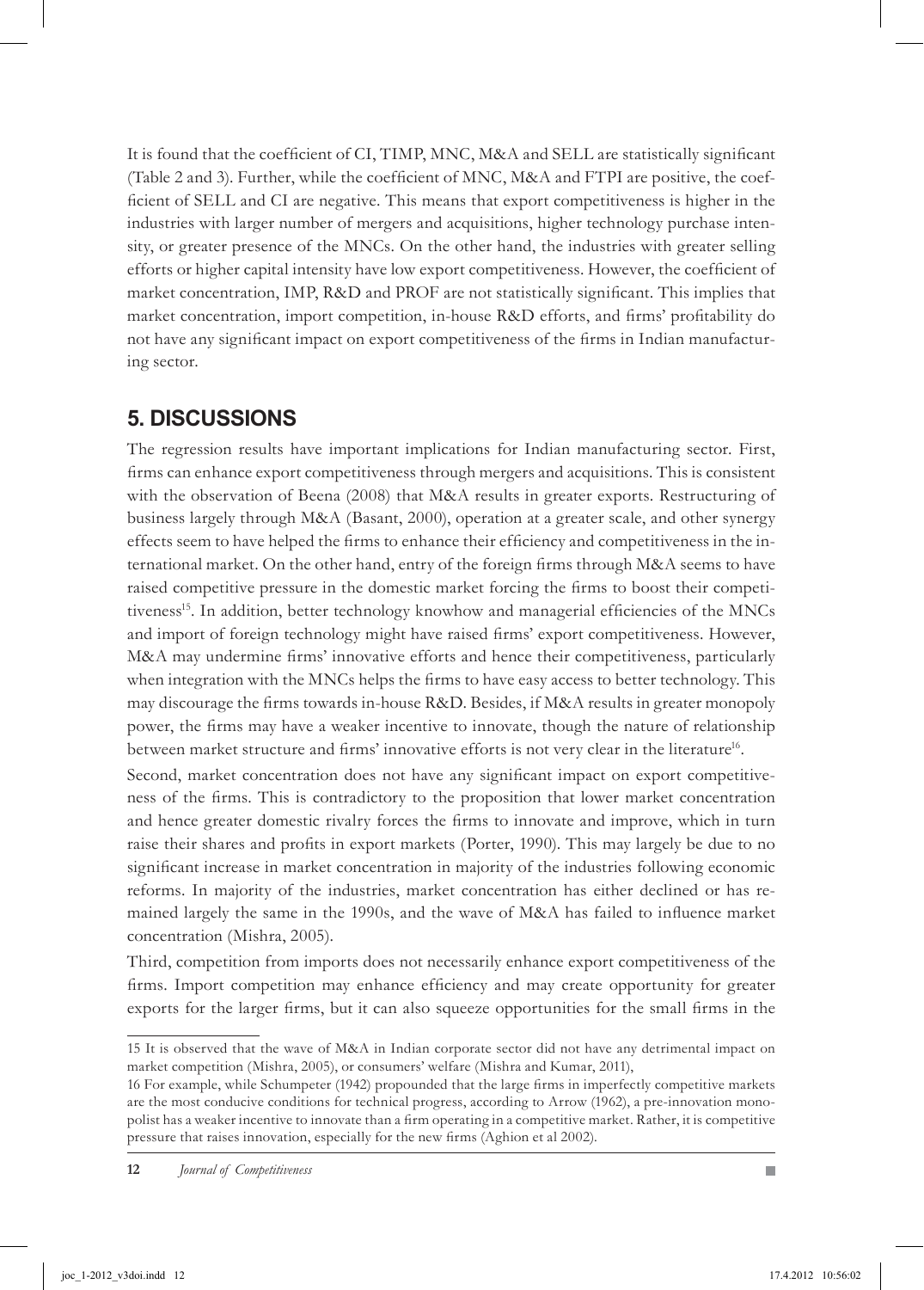domestic market forcing them to leave the industry. When it is so, many of the larger firms may prefer to concentrate in the domestic territory and their export intensity may decline. A balance between these two diverse forces may leave export competitiveness of the industry unchanged even if import competition increases.

# **6. Conclusions**

In the context of economic reforms in general and the subsequent wave of M&A in particular, the present paper attempts to examine the impact of these M&A on export competitiveness of the firms in Indian manufacturing sector. It is found that the industries with larger number of deals of M&A have greater export competitiveness. Export competiveness is also higher in the industries that have larger presence of the MNCs and greater foreign technology purchase intensity. On the other hand, industries with higher capital intensity or greater selling efforts by the firms have limited penetration in the international market. However, the present paper does not find any significant influence of market concentration, competition from imports, inhouse R&D efforts, and profitability on export competitiveness of the firms.

The findings of present paper have important policy implications. First, given that M&A enhance export competitiveness of the firms, the issue of designing policy resolutions to encourage the firms more towards M&A requires further scrutiny. Second, greater presence of the MNCs may force the local firms to exit the market, and market concentration may increase. Besides, a considerable portion of FDI inflows into India have taken the route of M&A limiting expansion of productive capacity during the post-reform period. It is also observed that the foreign affiliates operating in India spend significantly less on in-house R&D as compared to their domestic counterparts (Kumar, 1987; Kumar and Saqib, 1996; Kumar and Agarwal, 2000). This means that the policy measures should guide entry of the MNCs more through the mode of Greenfield investment. Finally, since capital intensive industries have lower export competitiveness, the policies towards imports of foreign embodied technology, efforts should be made towards development of indigenous capital equipments and their better utilization with a pool of skilled human resources.

### References

- Aghion, P., Carlin, W. & Schaffer, M. (2002). *Competition, Innovation and Growth in Transition:*  1. *Exploring the Interactions between Policies,* William Davidson Working Paper 151, William Davidson Institute, University of Michigan.
- Arrow, K. J. (1962). Economic Welfare and the Allocation of Resources for Invention', In 2. Richard R. Nelson (ed.), *The Rate and Direction of Inventive Activity: Economic and Social Factors.* National Bureau of Economic Research, Conference Series, Princeton: Princeton University Press, 609-625.
- 3. Basant, R. (2000). Corporate Response to Economic Reforms, *Economic and Political Weekly*, 35(10), 813-822.
- 4. Basant, R. & Morris, S., (2000). *Competition Policy in India: Issues for a Globalising Economy*. Project Report Submitted to the Ministry of Industry, New Delhi: Government of India.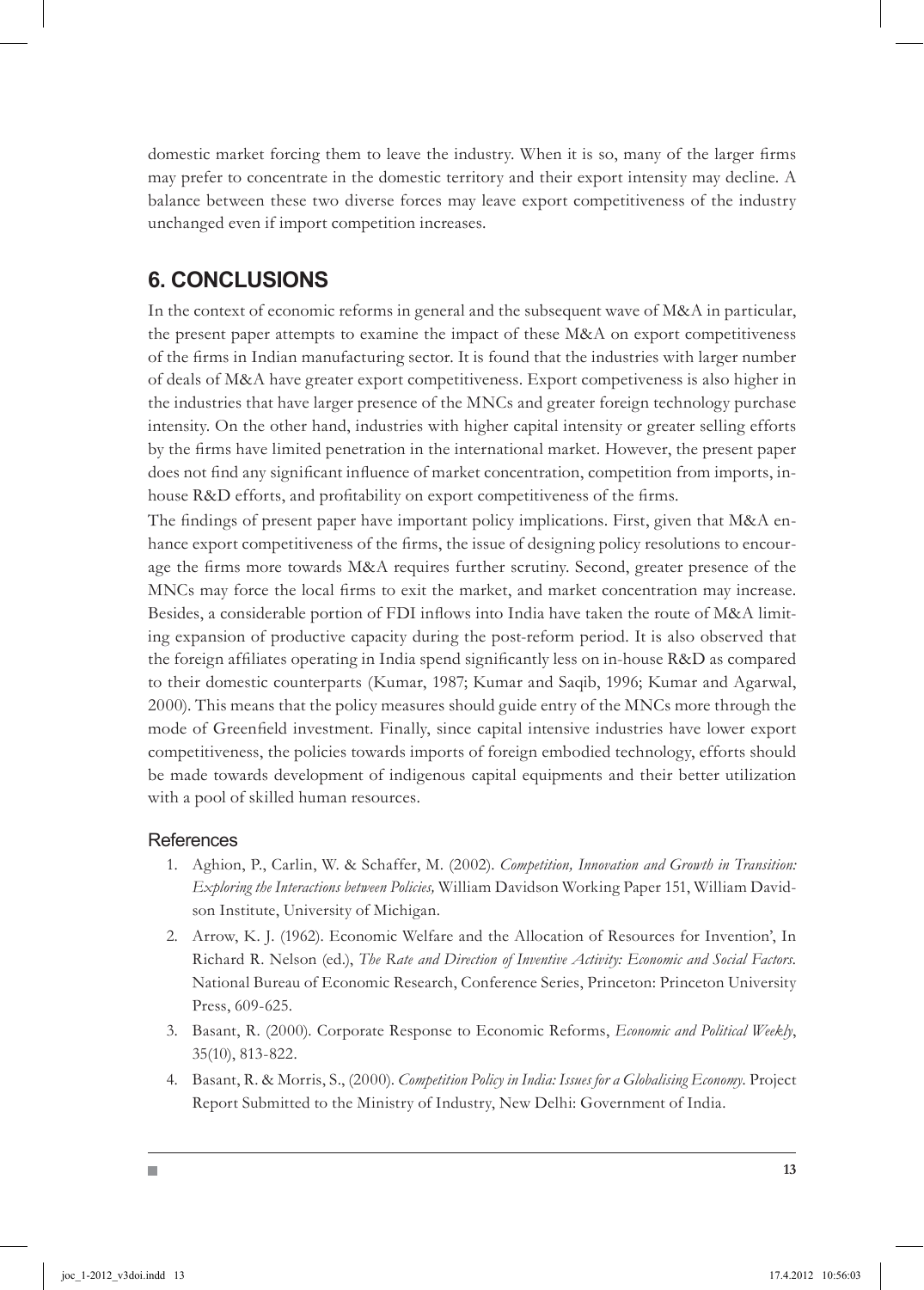- Beena, P. L. (2000). *An Analysis of Mergers in the Private Corporate Sector* (CDS Working Paper 5. 301). Kerala: Centre for Development Studies.
- Beena, S. (2008). *Mergers and Acquisitions in the Indian Pharmaceutical Industry: Nature, Structure and*  . *Performance* (MPRA Paper 8144).
- Besley, D. A., Kuh, E. & Selsch, R.E. (1980). *Regression Diagnostics: Indentifying Influential Data and*  7. *Source of Collinearity*, New York: John Wiley & Sons. http://dx.doi.org/10.1002/0471725153
- Braga, H. & Willmore, L. (1991). Technological Imports and Technological Effort: An Anal-8. ysis of Their Determinants in Brazilian Firms. *Journal of Industrial Economics*, 39(4), 421–432. http://dx.doi.org/10.2307/2098441
- Breusch, T. S. & Pagan, A. R. (1980). The Lagrange Multiplier Test and its Applications to 9. Model Specifications in Econometrics. *Review of Economic Studies*, 47(1), 239-253. http://dx.doi. org/10.2307/2297111
- 10. Brouwer, E. & Kleinknecht, A. (1993). Technology and Firm's Export Intensity: The Need for Adequate Measurement. *Konjunkturpolitik*, 39(5), 315-325.
- Chatterjee, S. (1986). Types of Synergy and Economic Value: The Impact of Acquisitions on 11. Merging and Rival Firms. *Strategic Management Journal*, 7(2), 119-139. http://dx.doi.org/10.1002/ smj.4250070203
- Chandrasekhar, C. P. (1999). Firms, Markets and the State: An Analysis of Indian Oligopoly. 12. In A. K. Bagchi (Eds.), *Economy and Organization- Indian Institutions under Neo Liberalized Regime*. New Delhi: Sage Publications.
- Chou, T. C. (1986). Concentration, Profitability and Trade in a Simultaneous Equation 13. Analysis: The Case of Taiwan. *Journal of Industrial Economics*, 34(4), 429-23. http://dx.doi. org/10.2307/2098627
- 14. Dosi, G. (1988). Sources, Procedures, and Microeconomic Effects of Innovation. *Journal of Economic Literature*, 26(3), 1120-1171.
- Ginevicius, R. & Cibra, S. (2009). Additive Measurement of Market Concentration. *Jour-*15. *nal of Business Economics and Management*, 10(3), 191-198. http://dx.doi.org/10.3846/1611- 1699.2009.10.191-198
- 16. Goldberger, A. S. (1991). *A Course in Econometrics*. Cambridge: Harvard University Press.
- Grossman, G. & Helpman, E. (1995). *Innovation and Growth in the Global Economy*. Cambridge, 17. MA: MIT Press.
- 18. Gujarati, D. N. & Sangeeta, (2007). *Basic Econometrics*. New Delhi: Tata McGraw Hill Publication.
- 19. Hausman, J. A. (1978). Specification Tests in Econometrics. Econometrica, 46(6), 1251-1271. http://dx.doi.org/10.2307/1913827
- 20. Kumar, N. (1987). Technology Imports and Local Research and Development in Indian Manufacturing. *The Developing Economies*, 25(3), 220-33. http://dx.doi.org/10.1111/j.1746- 1049.1987.tb00107.x
- 21. Kumar, N. & Siddharthan, N.S. (1994). Technology, Firm Size and Export Behaviour in Developing Countries: The Case of Indian Enterprises. *Journal of Development Studies*, 31(2), 289-309. http://dx.doi.org/10.1080/00220389408422362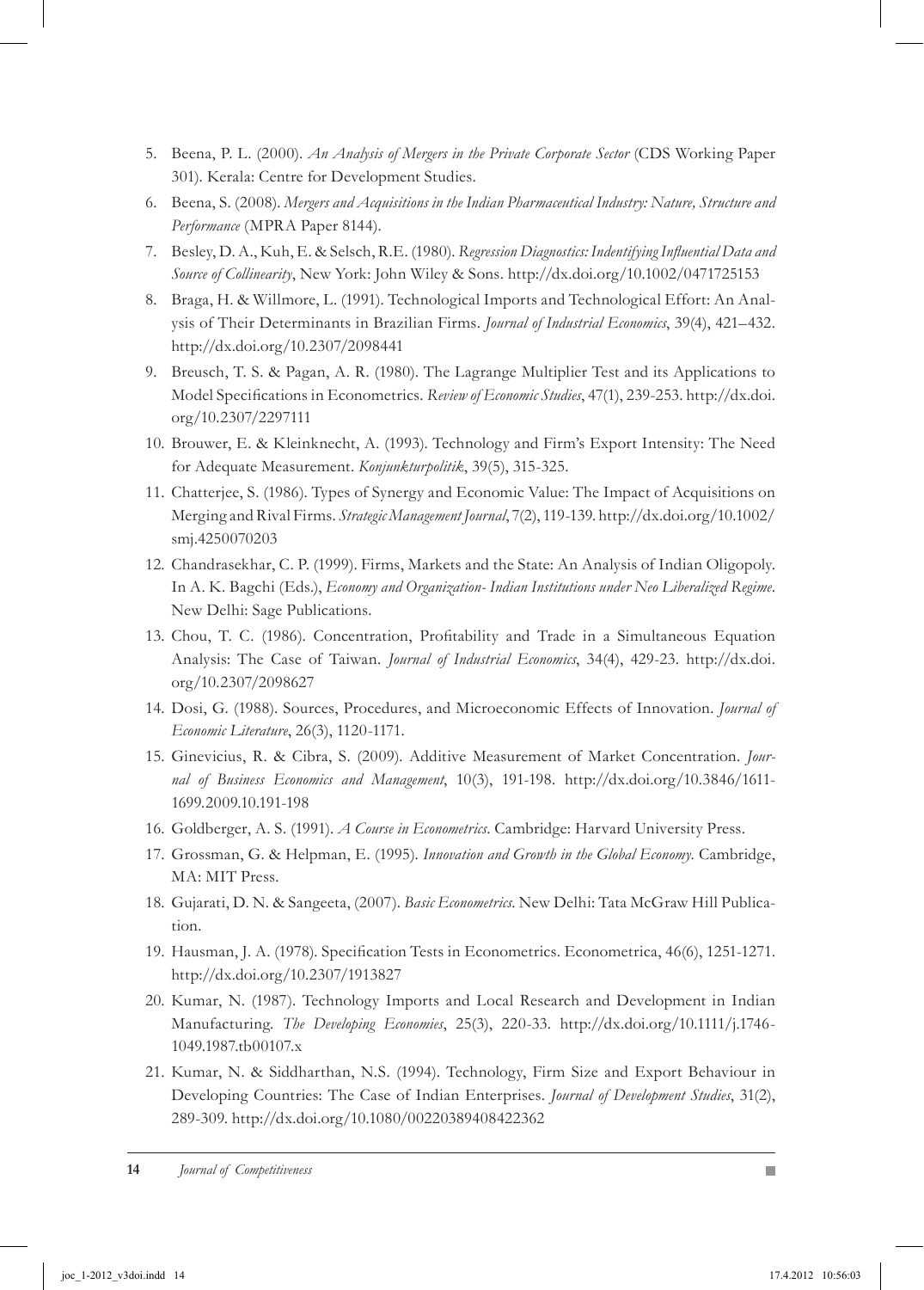- 22. Kumar, N. & Saqib, M. (1996). Firm Size, Opportunities for Adaptation, and In-House R&D Activity in Developing Countries: The Case of Indian Manufacturing. *Research Policy*, 25(5), 712–722. http://dx.doi.org/10.1016/0048-7333(95)00854-3
- 23. Kumar, N. & Agarwal, A. (2000). Liberalization, Outward Orientation and In-house R&D Activity of Multinational and Local Firms: A Quantitative Exploration for Indian Manufacturing (RIS Discussion Paper 07/20002).
- 24. Levin, D. (1990). Horizontal Mergers: The 50-Percent Benchmark. *American Economic Review*, 80(5), 1238-45.
- Lefebvre, E., Lefebvre, L.A., & Bourgault, M. (1998). R&D-Related Capabilities as De-25. terminants of Export Performance. *Small Business Economics* 10(4), 365–377. http://dx.doi. org/10.1023/A:1007960431147
- 26. Mantravadi, P. & Reddy A. V. (2008). Post-Merger Performance of Acquiring Firms from Different Industries in India. *International Research Journal of Finance and Economics*, 22, 193- 204.
- 27. Mishra, P. (2005) Mergers and Acquisitions in the Indian Corporate Sector in the Post-Liberalization Era: An Analysis, Ph.D. Thesis, Vidyasagar University, India.
- 28. Mishra P. & Behera B. (2007). Instabilities in Market Concentration: An Empirical Investigation in Indian Manufacturing Sector. *Journal of Indian School of Political Economy*, 19(3), 419- 449.
- Mishra, P. (2008). Concentration-Markup Relationship in Indian Manufacturing Sector. *Eco-*29. *nomic and Political Weekly*, 43(39), 76-81.
- Mishra, P. & Kumar, P. V. K. (2011). Impact of Mergers and Acquisitions on Consumers' 30. Welfare: Experience of Indian Manufacturing Sector. *World Academy of Science, Engineering and Technolog y*, 80, 1620-1630.
- Mishra, P. (2010). R&D Efforts by Indian Pharmaceutical Firms in the New Patent Regime. 31. *South East European Journal of Economics and Business*, 5(1), 83-94. http://dx.doi.org/10.2478/ v10033-010-0018-z
- 32. Mishra, P. (2011). Determinants of Inter-Industry Variations in Mergers and Acquisitions: Empirical Evidence from Indian Manufacturing Sector. *Artha Vijnana*, 53(1), 1-22.
- 33. Mishra, P., Mohit, D. & Parimal, (2011). Market Concentration in Indian Manufacturing Sector: Measurement Issues. *Economic and Political Weekly*, 46 (49), 76-80.
- Muûls, M. & Pisu, M. (2007). *Imports and Exports at the Level of the Firm: Evidence from Belgium*  34. (Research Series 200705-03). National Bank of Belgium.
- 35. Narayana, K. (1998). Technology Acquisition, De-regulation and Competitiveness: A study of Indian Automobile Industry. *Research Policy*, 27(2), 215-228. http://dx.doi.org/10.1016/ S0048-7333(98)00037-7
- 36. Porter, M. E. (1990). *The Competitive Advantage of Nations*. New York: The Free Press.
- 37. Pratten, C. F. (1971). *Economies of Scale in Manufacturing Industry*. Cambridge: Cambridge University Press.
- 38. Ramaswamy, K. V. (2006). State of Competition in Indian Manufacturing Industry. In Mehta, P. S. (Ed.), *A Functional Competition Policy for India*. New Delhi: Academic Foundation.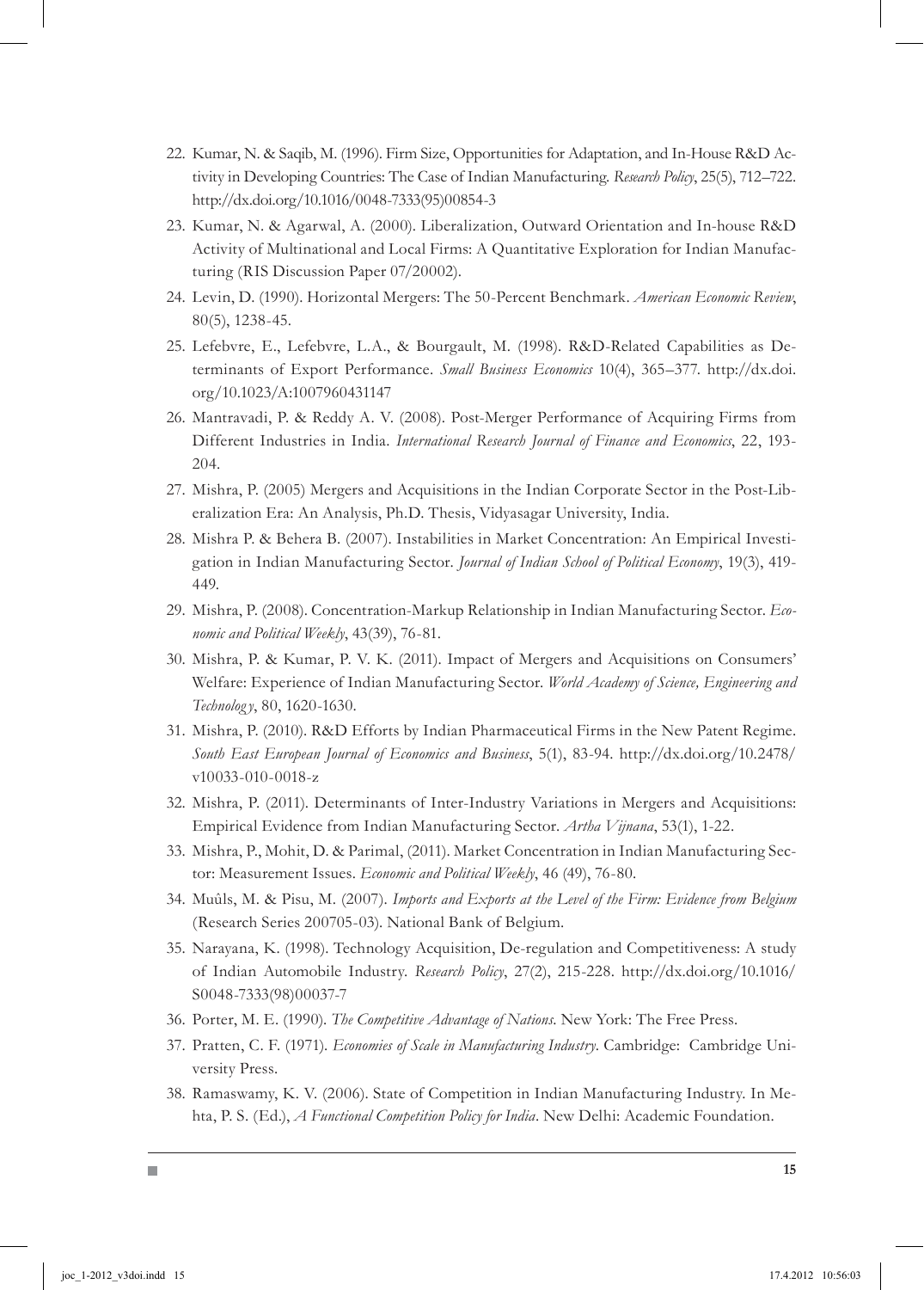- 39. Ramstetter, E. D. (1999). Trade Propensities and Foreign Ownership Shares in Indonesian Manufacturing. *Bulletin of Indonesian Economic Studies*, 35(2), 43-66. http://dx.doi.org/10.1080/ 00074919912331337587
- 40. Roy, M. (1999). Mergers and Takeovers: The Indian Scene during the Nineties. In A. K. Bagchi (Ed.), *Economy and Organization- Indian Institutions under Neo Liberalized Regime*. New Delhi: Sage Publications.
- Scherer, F. M., Beckensten, A., Kaufer, E. & Murphy, R. D. (1975). *The Economics of Multi-plant*  41. *Operation: An International Comparisons Study*. Cambridge: Harvard University Press.
- 42. Scherer, F. M. & Ross, D. (1990). *Industrial Market Structure and Economic Performance*. Chicago: Rand-Mcnally.
- 43. Shumpeter J. A. (1942). *Capitalism, Socialism, and Democracy*. New York: Harper.
- 44. Shelton, L. M. (1988). Strategic Business Fits and Corporate Acquisitions: Empirical Evidence. *Strategic Management Journal*, 9(3), 279-287. http://dx.doi.org/10.1002/smj.4250090307
- 45. Steiner, P. O. (1975). *Mergers, Motives, Effects and Policies*. Ann Arbor, MI: University of Michigan Press.
- Venkiteswaran, N. (1997). Restructuring of Corporate India: The Emerging Scenario. *Vika-*46. *lpa*, 22(3), 3-13.
- Wagner, J. (2001). A Note on the Firm Size Export Relationship. *Small Business Economics,* 17, 47. 229-237. http://dx.doi.org/10.1023/A:1012202405889
- White, H. (1980). A Heteroscedasticity Consistent Covariance Matrix Estimator and a Direct 48. Test of Heteroscedasticity. *Econometrica*, 48(4), 817-818. http://dx.doi.org/10.2307/1912934
- Willmore, L. (1992). Industrial policy in Central America. *Cepal Review*, No. 48, 95-105. 49.

#### *Contact information*

*Pulak Mishra Associate Professor Department of Humanities and Social Sciences Indian Institute of Technolog y Kharagpur, Kharagpur 721 302 E-mail: pmishra@hss.iitkgp.ernet.in*

*Neha Jaiswal Research Assistant Department of Humanities and Social Sciences Indian Institute of Technolog y Kharagpur, Kharagpur 721 302 E-mail: sainehajaiswal@gmail.com*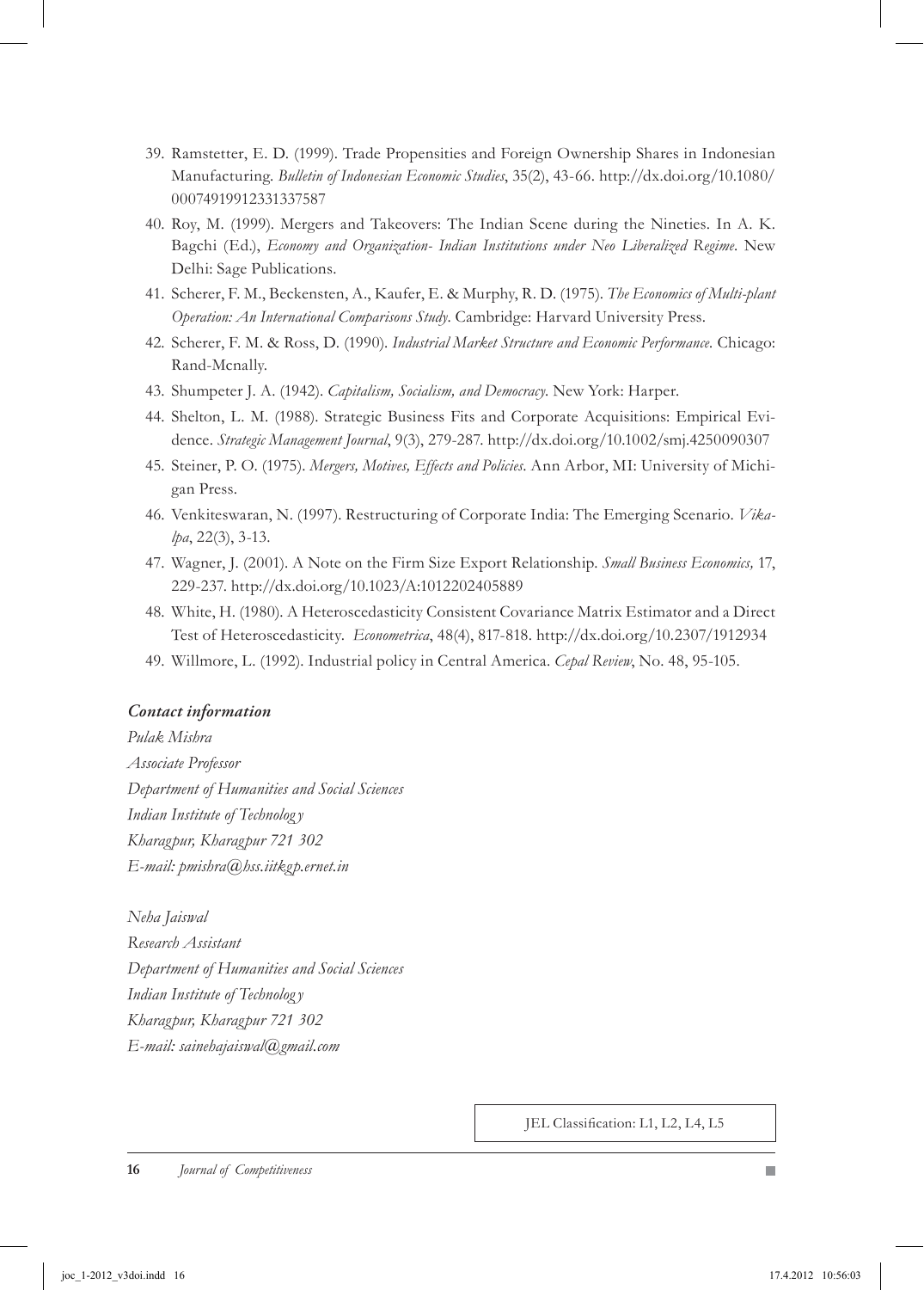#### Appendix I - Measurement of the Variables

In the present paper, three-year moving average of the variables, instead of their annual values is used to make the dataset more consistent over the period of time. Such a measure can also account for the process of adjustment along with reducing the potential simultaneity bias in the envisaged relationship. Accordingly, all the variables are measured as simple moving average of previous three years with the year under reference being the starting year.

**Export Competitiveness (EXP):** Export competitiveness of the firms in an industry is measured in terms of its export intensity defined as the ratio of exports (EX) to sales (S), i.e.,

$$
EXP_{j} = \frac{\left(\sum_{i=1}^{n} \mathbf{K}_{i} + \sum_{i=1}^{n} \mathbf{K}_{i,i-1} + \sum_{i=1}^{n} \mathbf{K}_{i,i-2}\right)}{2} + \frac{\sum_{i=1}^{n} \mathbf{K}_{i,i-2}}{\sum_{i=1}^{n} \mathbf{S}_{i,i-2}}
$$

Here,  $EXP<sub>i</sub>$  stands for export competitiveness of industry j in year t.

**Market Concentration (CON):** In the present paper, two alternative measures of market concentration, viz., the Herfindahl-Hirschman Index (HHI) and the GRS Index are used to substantiate the findings. The HHI measures the degree of seller's concentration and satisfies all the desirable properties of a concentration measure by combining both the number and size distribution of firms in the industry. It also measures the potential impact of corporate restructuring activity on industry concentration<sup>1</sup>. The HHI is computed by using the following formula:

$$
HHI_{j} = \frac{\left(\sum_{i=1}^{n} s^{2} + \sum_{i=1}^{n} s^{2} \cdot (s-1) + \sum_{i=1}^{n} s^{2} \cdot (s-2)\right)}{3}
$$

Here, HHI, stands for the Herfindahl-Hirschman Index of industry j in year t, and si for market share of the ith firm in the industry, i.e., the ratio of the firm's sales (S) to total industry sales (∑S).

Although the Herfindahl-Hirschman index is widely used in empirical research, it assigns greater weights to the larger firms and lower weight to the smaller firms (Mishra et al., 2011). This not only raises importance of the larger firms in the index, it also reduces effects of the smaller firms even if they are very large in number, giving distorted measure of market concentration<sup>2</sup>. On the other hand, the GRS index overcomes the weighting problem of the HHI and gives more accurate measure of market concentration for Indian manufacturing sector (Mishra et al., 2011). The GRS index is defined as,

$$
GRS_{j} = \frac{\sum_{i=1}^{n} \left( \frac{n^{2} s_{1i} + 0.3 s_{i}^{2}}{n^{2} + 0.3 \mathbf{a}_{1i} s_{1i}} s_{1i} \right) + \sum_{i=1}^{n} \left( \frac{n^{2} s_{1,i-1} + 0.3 s_{i,i-1}^{2}}{n^{2} + 0.3 \mathbf{a}_{1,i-1} s_{i,i-1}} s_{i,i-2} \right) + \sum_{i=1}^{n} \left( \frac{n^{2} s_{1,i-2} + 0.3 s_{i,i-2}^{2}}{n^{2} + 0.3 \mathbf{a}_{1,i-2} s_{i,i-2}} s_{i,i-2} \right)}{3}
$$

Here,  $s_i$  stands for market share of the largest firm in the industry. The GRS index is based on Taylor's series<sup>3</sup>.

**Import Intensity (IMP):** The variable import intensity of an industry is defined as the ratio of total imports (IM) in the industry to its sales (S):

$$
IMP_{j} = \frac{\left(\sum_{i=1}^{n} M_{t}}{\sum_{i=1}^{n} S_{i}} + \frac{\sum_{i=1}^{n} M_{t,i-1}}{\sum_{i=1}^{n} S_{i,i-1}} + \frac{\sum_{i=1}^{n} M_{t,i-2}}{\sum_{i=1}^{n} S_{i,i-2}}\right)}{3}
$$

Here, IMP<sub>is</sub> stands for import intensity of industry j in year t.

2 This limits the scope for understanding the role of the smaller firms in market competition.

Another advantage of using HHI is that by squaring market shares the HHI weights more heavily the values for large firms than for small ones. Therefore, when precise data on the market shares of very small firms are unavailable, the resulting errors are not large

For the details on derivation of this index see Ginevicius and Cirba (2009) and Mishra et al. (2011).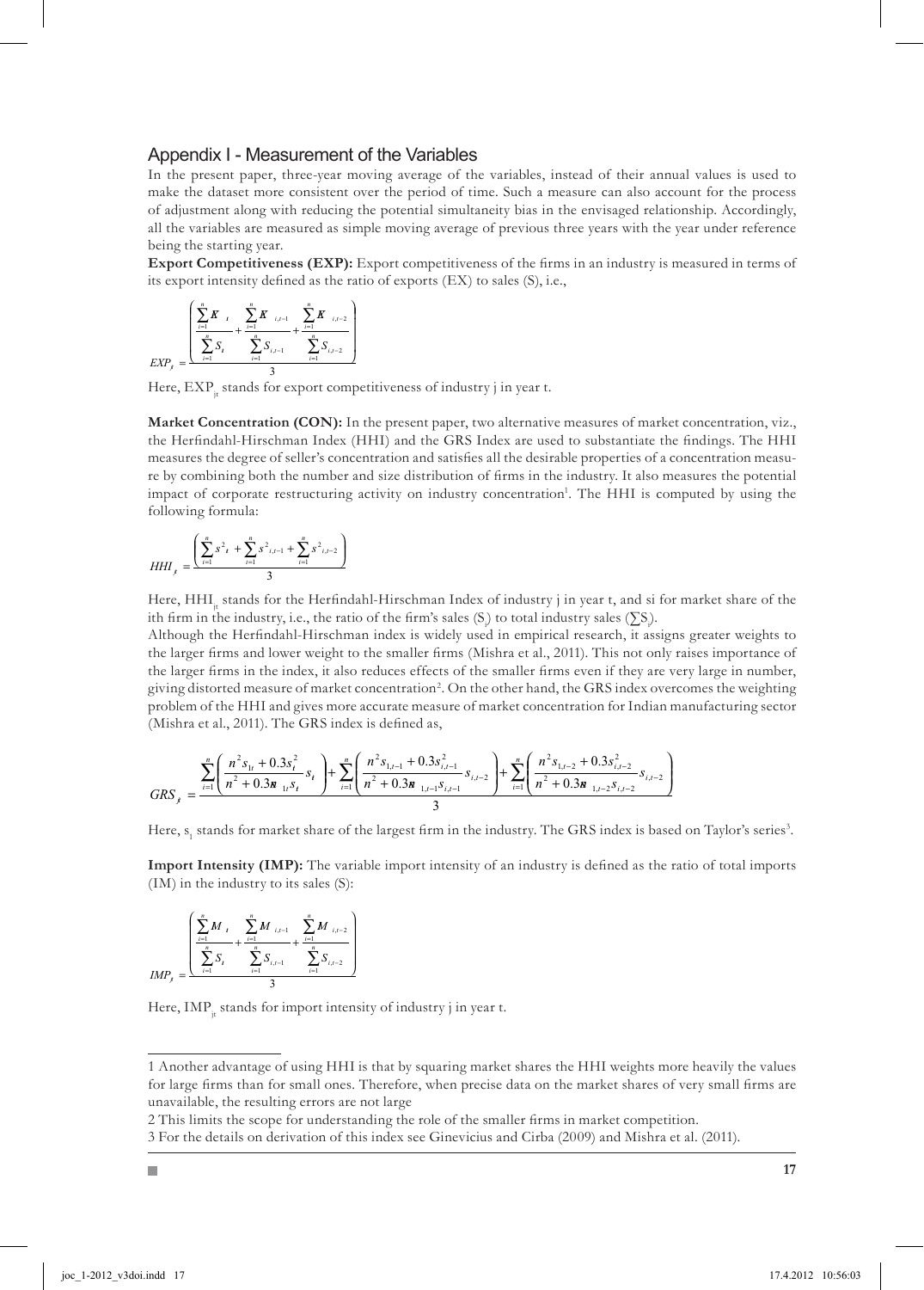**MNC:** The present paper measures presence of MNCs in industry j in year t (MNCjt) as the ratio of foreign exchange spending as dividend (FSD) to sales (S) in the industry, i.e.,

$$
MNC_j = \frac{{\left(\displaystyle\sum_{i=1}^{n} FSD_i - \displaystyle\sum_{i=1}^{n} FSD_{i,j-1} \right)}^2 + \frac{\displaystyle\sum_{i=1}^{n} FSD_{i,j-2}}{\displaystyle\sum_{i=1}^{n} S_{i,i-1}}}{3}}{3}
$$

**Capital Intensity (CI):** The capital intensity of an industry is measured as the ratio of capital employed (CE) in the industry to its sales (S), i.e.,

$$
C_{j} = \frac{\left(\sum_{i=1}^{n} E_{i} + \sum_{i=1}^{n} E_{i,i-1} + \sum_{i=1}^{n} E_{i,i-2}\right)}{S_{j}} + \frac{\sum_{i=1}^{n} E_{i,i-2}}{S_{j}}\right)}{3}
$$

Here, CI<sub>1</sub> stands for capital intensity of industry j in year t.

**Foreign Technology Purchase Intensity (FTPI):** The present paper measures foreign technology purchase intensity as the ratio of expenditure on purchase of foreign technology (FTP) to sales (s) i.e.,

$$
FTPI_{j} = \frac{\left(\sum_{i=1}^{n} FTP_{i} + \sum_{i=1}^{n} FTP_{i,i-1} + \sum_{i=1}^{n} FTP_{i,i-2}\right)}{S_{i} + \sum_{i=1}^{n} S_{i,i-1} + \sum_{i=1}^{n} S_{i,i-2}}
$$

Here, FTPI, stands for foreign technology purchase intensity in industry j in year t.

**R&D Intensity (R&D):** The ratio of expenditure on in-house research and development (RD) in an industry to its sales is used as a measure of R&D intensity of the industry, i.e.,

$$
R \& D_j = \left[ \frac{\left( \sum_{i=1}^{n} B_{i} + \sum_{i=1}^{n} B_{i,j-1} + \frac{\sum_{i=1}^{n} B_{i,j-2}}{\sum_{i=1}^{n} S_{i,i-1}} + \frac{\sum_{i=1}^{n} B_{i,j-2}}{\sum_{i=1}^{n} S_{i,i-2}} \right)}{3} \right]
$$

Here,  $R&D_{\alpha}$  stands for the in-house  $R&D$  intensity in industry j in year t.

**Mergers and Acquisitions (M&A)**: The extent of mergers and acquisitions in industry j in year t (M&Ajt) is measured as the total number of deals in the industry over previous three years with the year under reference being the starting year.

$$
M \& A_{j} = \sum_{i=1}^{n} M \& A_{i} + \sum_{i=1}^{n} M \& A_{i,i-1} + \sum_{i=1}^{n} M \& A_{i,i-2}
$$

Here,  $M&A_i$  stands for number of deals by firm i in the industry in year t.

**Selling Intensity (SELL):** The present paper measures selling intensity in an industry as the ratio of total selling expenses (SE) by the firms in the industry to their total sales (S), i.e.,

$$
SELL_{j} = \frac{\left(\sum_{i=1}^{n} \boldsymbol{E}_{i} + \sum_{i=1}^{n} \boldsymbol{E}_{i,i-1} + \frac{\sum_{i=1}^{n} \boldsymbol{E}_{i,i-2}}{\sum_{i=1}^{n} S_{i,i-1}} + \frac{\sum_{i=1}^{n} \boldsymbol{E}_{i,i-2}}{\sum_{i=1}^{n} S_{i,i-2}}\right)}{3}
$$

Here, SELL, stands for the selling intensity in industry j in year t.